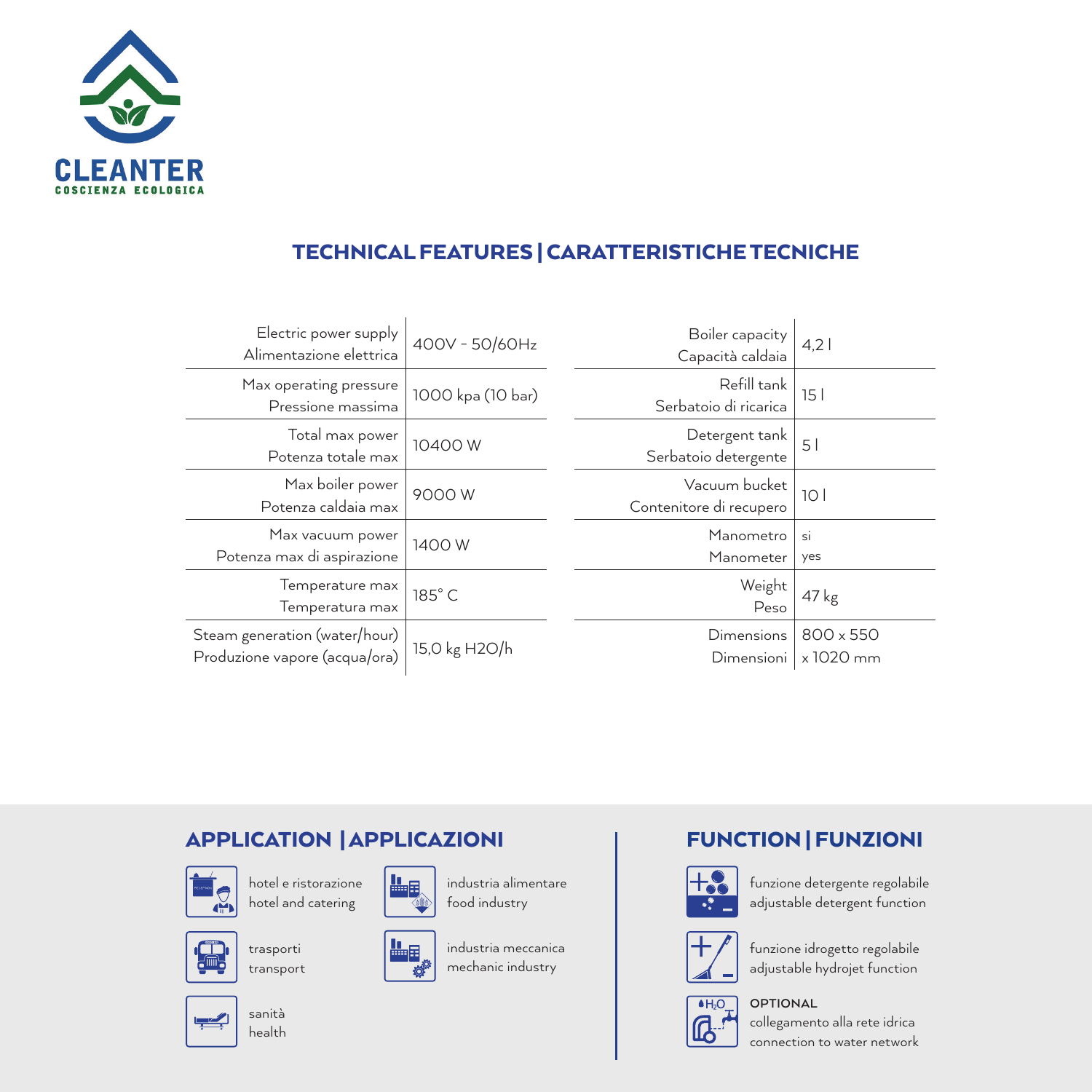

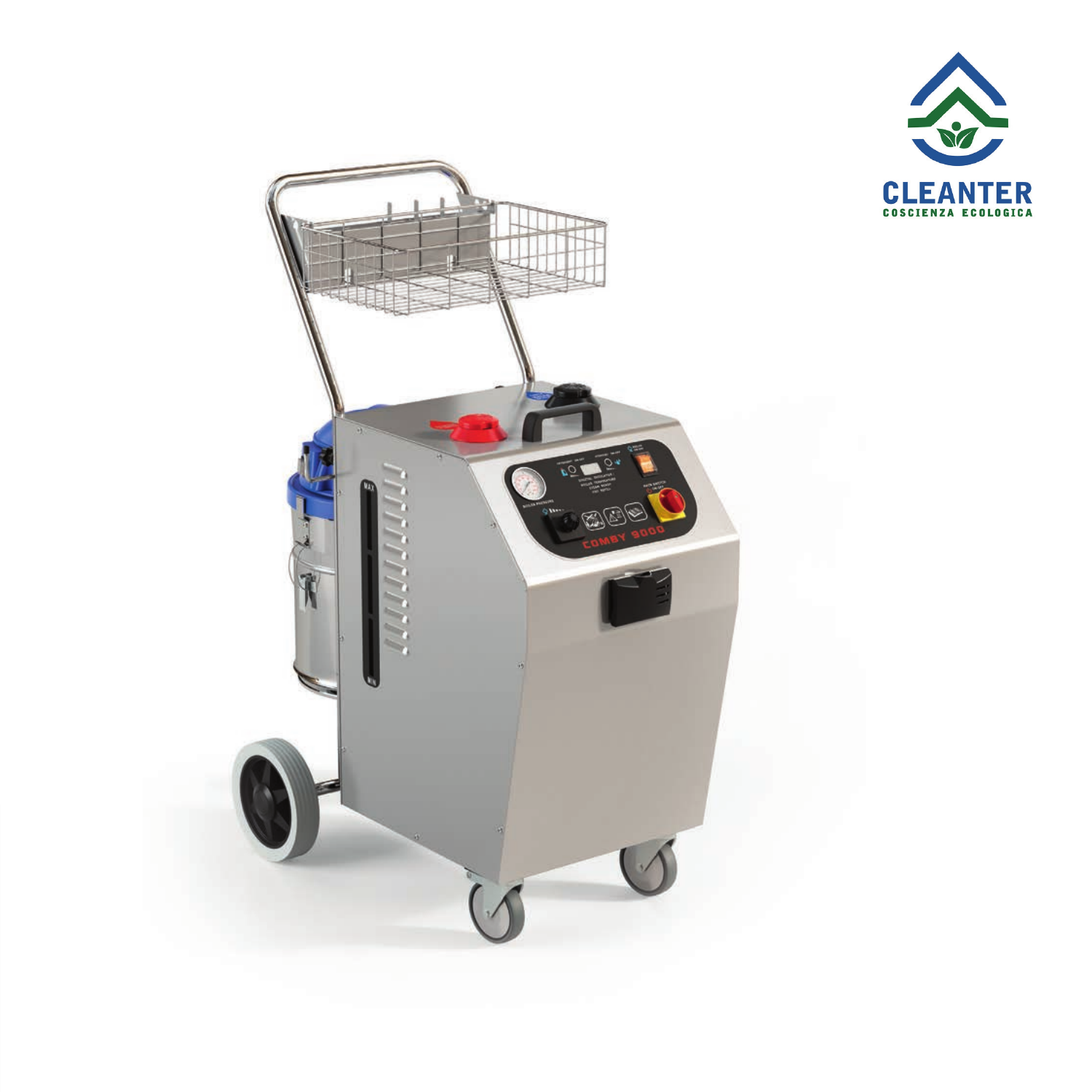



# **ACCESSORIES FOR:**

**ACCESSORI PER:**



**YFL66003** FLESS.ASP+VAP CON GRILLETTO L.3 MT + DET STEAM&VACUUM HOSE 3MT









**YSPN0001** TELAIO SETOLATO CON RACLE IN GOMMA FRAME WITH BRISTLES AND SQUEEGEE FOR MULTIPURPOSE BRUSH





**UBON0001 BOCCHETTA** ASPIRAZ. CURVA CURVED SUCTION NOZZLE



**YLAN0004** GRUPPO LANCIA A-V PRO INOX 138 LANCE PRO INOX 138



**YBON1002** BOCCHETTA INGL.NERA+GOMMINO SUCTION NOZZLE WITH SQUEEGEE



**USPN3001** SPAZZOLINO D.28 SETOLE IN POLIESTERE Ø28 POLYESTER BRUSH



**USPN3005** SPAZZOLINO D.65 SETOLE POLIESTERE Ø65 POLYESTER BRUSH



**USPN3008** SPAZZOLINO D.40 SETOLE POLIESTERE Ø40 POLYESTER BRUSH